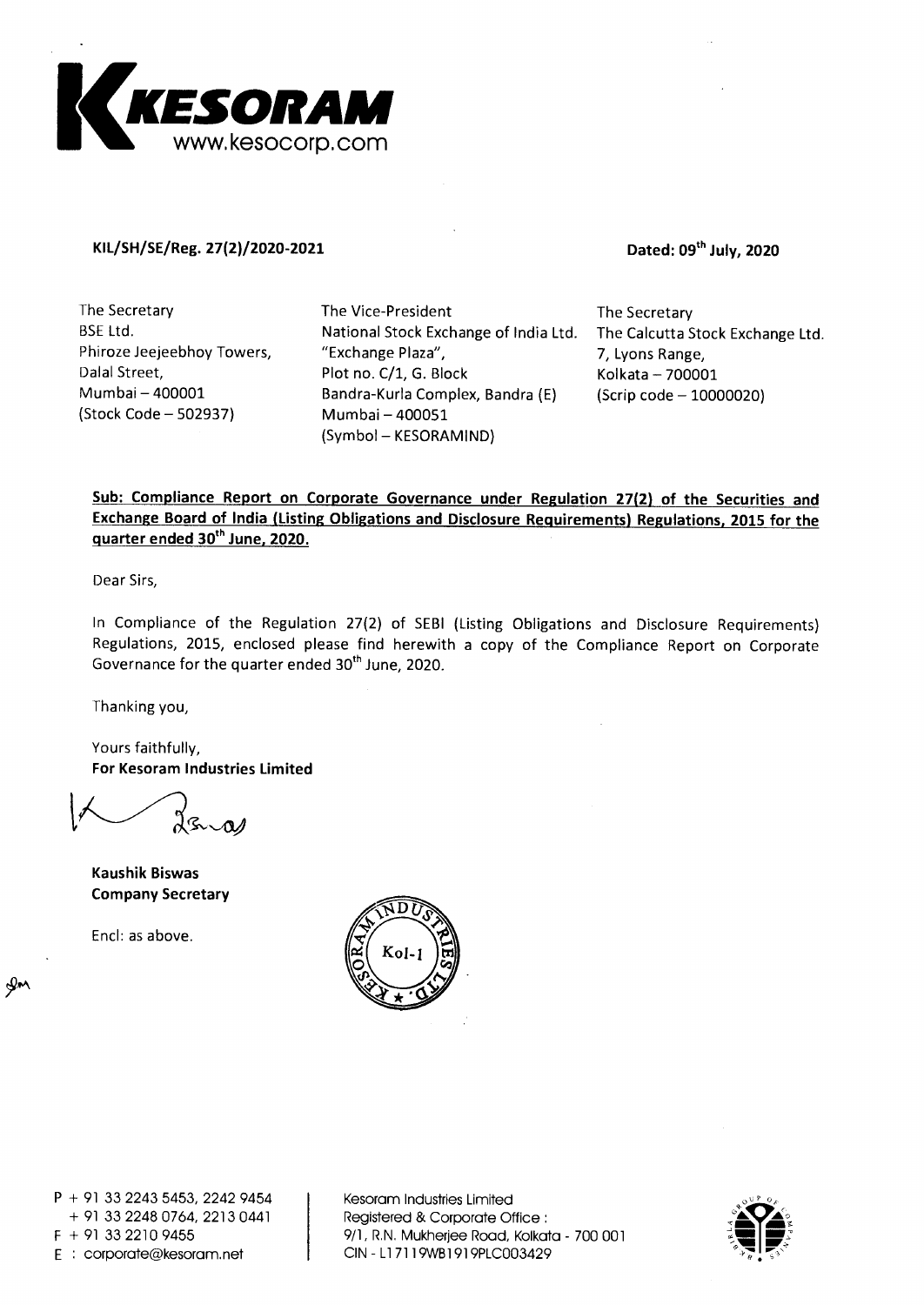|                              |                             |                     |            | Corporate Governance - KESORAM INDUSTRIES LIMITED - For Quarter ending June 2020 |                            |                         |                                                                                                                  |                                             |                                       |                            |                      |                                             |                                                                                                                                                   |                                                                                                                                                                               |                                                                                                                                                                                 |                                                                                                                                                                                                                       |
|------------------------------|-----------------------------|---------------------|------------|----------------------------------------------------------------------------------|----------------------------|-------------------------|------------------------------------------------------------------------------------------------------------------|---------------------------------------------|---------------------------------------|----------------------------|----------------------|---------------------------------------------|---------------------------------------------------------------------------------------------------------------------------------------------------|-------------------------------------------------------------------------------------------------------------------------------------------------------------------------------|---------------------------------------------------------------------------------------------------------------------------------------------------------------------------------|-----------------------------------------------------------------------------------------------------------------------------------------------------------------------------------------------------------------------|
|                              |                             |                     |            |                                                                                  |                            |                         |                                                                                                                  |                                             |                                       |                            |                      |                                             |                                                                                                                                                   |                                                                                                                                                                               |                                                                                                                                                                                 | Annexure I                                                                                                                                                                                                            |
|                              |                             |                     |            |                                                                                  |                            |                         | I. Composition of Board of Directors                                                                             |                                             |                                       |                            |                      |                                             |                                                                                                                                                   |                                                                                                                                                                               |                                                                                                                                                                                 |                                                                                                                                                                                                                       |
| Title<br>$Sr$   (Mr /<br>Ms) | <b>Name of the Director</b> | PAN <sup>^</sup>    | <b>DIN</b> | Category 1 of<br>directors                                                       | Category 2 of<br>directors | Date of<br><b>Birth</b> | Whether<br>special<br>resolution<br>passed?<br><b>[Refer Reg.</b><br>17(1A) of<br>Listing<br><b>Regulations]</b> | Date of<br>passing<br>special<br>resolution | <b>Initial Date of</b><br>appointment | Date of Re-<br>appointment | Date of<br>cessation | Tenure<br>of<br>director<br>(in<br>months)* | No of<br>Directorship<br>in listed<br>entities<br>ncluding thi:<br>listed entity<br>(Refer<br>Regulation<br>17A of Listing<br><b>Regulations)</b> | No of<br>Independent<br>Directorship<br>in listed<br>entities<br>including thi:<br>listed entity<br>(Refer<br><b>Regulation</b><br>17A(1) of<br>Listing<br><b>Regulations</b> | Number of<br>memberships<br>in Audit/<br>Stakeholder<br>Committee(s)<br>including this<br>listed entity<br>(Refer<br>Regulation<br>$26(1)$ of<br>Listing<br><b>Regulations)</b> | No of post of<br>Chairperson<br>in Audit/<br>Stakeholder<br>Committee<br>held in listed<br>entities<br>including this<br>listed entity<br>(Refer<br>Regulation<br>$26(1)$ of<br><b>Listing</b><br><b>RegulationsL</b> |
|                              |                             |                     |            |                                                                                  |                            |                         |                                                                                                                  |                                             |                                       |                            |                      |                                             |                                                                                                                                                   |                                                                                                                                                                               |                                                                                                                                                                                 |                                                                                                                                                                                                                       |
| 1 Mrs                        | Manjushree Khaitan          | AGFPK0198L          | 00055898   | Non-Executive -<br>Non Independent<br>Director                                   | Chairperson 24-12-1955     |                         | <b>NA</b>                                                                                                        | <b>NA</b>                                   | 30-10-1998                            | 19-07-2019                 |                      |                                             | 2                                                                                                                                                 | $\bf{0}$                                                                                                                                                                      | $\mathbf{0}$                                                                                                                                                                    | $\bf{0}$                                                                                                                                                                                                              |
| $2 \, \text{Mr}$             | Amitabha Jugalkishore Ghosh | AAFPG7411C          | 00055962   | Non-Executive -<br>Independent<br>Director                                       | Not<br>Applicable          | 30-08-1930              | Yes                                                                                                              | 29-03-2019                                  | 08-07-2014                            | 26-07-2019                 |                      | 71                                          | $\overline{2}$                                                                                                                                    | $\overline{2}$                                                                                                                                                                | -1                                                                                                                                                                              |                                                                                                                                                                                                                       |
| $3 \, \text{Mr}$             | Kashi Prasad Khandelwal     | AETPK9443E          | 00748523   | Non-Executive -<br>Independent<br>Director                                       | Not<br>Applicable          | 04-03-1951              | <b>NA</b>                                                                                                        | <b>NA</b>                                   | 08-07-2014                            | 26-07-2019                 |                      | 71                                          | 5 <sup>1</sup>                                                                                                                                    | 5                                                                                                                                                                             | 4                                                                                                                                                                               | $\boldsymbol{\Lambda}$                                                                                                                                                                                                |
| $4 \mathrm{Mr}$              | Sudip Baneriee              | AANPB2951Q          | 05245757   | Non-Executive -<br>Independent<br>Director                                       | Not<br>Applicable          | 01-02-1960              | <b>NA</b>                                                                                                        | <b>NA</b>                                   | 08-07-2014                            | 26-07-2019                 |                      | 71                                          | 4                                                                                                                                                 | $\overline{\mathbf{3}}$                                                                                                                                                       | $\mathbf{3}$                                                                                                                                                                    | $\mathbf{0}$                                                                                                                                                                                                          |
| $5 \mathrm{Mr}$              | Lee Seow Chuan              | ZZZZZ9999Z          | 02696217   | Non-Executive -<br>Independent<br>Director                                       | Not<br>Applicable          | 05-10-1948              | <b>NA</b>                                                                                                        | <b>NA</b>                                   | 08-08-2014                            | 12-12-2015                 |                      | 54                                          |                                                                                                                                                   |                                                                                                                                                                               |                                                                                                                                                                                 | $\mathbf{0}$                                                                                                                                                                                                          |
| $6$ Ms                       | Jikyeong Kang               | ZZZZZ9999Z          | 08045661   | Non-Executive -<br>Independent<br>Director                                       | Not<br>Applicable          | 22-10-1961              | <b>NA</b>                                                                                                        | <b>NA</b>                                   | 10-01-2018                            | 13-07-2018                 |                      | 23                                          |                                                                                                                                                   |                                                                                                                                                                               |                                                                                                                                                                                 | $\mathbf{0}$                                                                                                                                                                                                          |
| $7$ Mr                       | Siddhartha Mohanty          | ACOPM1297R          | 08058830   | Non-Executive -<br>Nominee Director                                              | <b>Not</b><br>Applicable   | 08-06-1963              | <b>NA</b>                                                                                                        | <b>NA</b>                                   | 10-02-2018                            | 26-07-2019                 |                      |                                             | $\overline{c}$                                                                                                                                    | $\mathbf{0}$                                                                                                                                                                  | $\overline{2}$                                                                                                                                                                  | $\mathbf{0}$                                                                                                                                                                                                          |
| $8 \,$ Mr                    | Bhaskar Nivogi              | ABJPN0641C          | 03494944   | Non-Executive -<br>Nominee Director                                              | Not<br>Applicable          | 20-08-1952              | <b>NA</b>                                                                                                        | <b>NA</b>                                   | 07-11-2019                            |                            |                      |                                             |                                                                                                                                                   | $\overline{0}$                                                                                                                                                                | -1                                                                                                                                                                              | $\bf{0}$                                                                                                                                                                                                              |
| $9 \text{Mr}$                | Radhakrishnan Padmalochanan | AAOPR4248M 08284551 |            | Executive Director                                                               | Not<br>Annlicable          | $ 04-02-1968 $          | <b>NA</b>                                                                                                        | <b>NA</b>                                   | 08-08-2019                            |                            |                      |                                             |                                                                                                                                                   | $\mathbf{0}$                                                                                                                                                                  |                                                                                                                                                                                 | $\theta$                                                                                                                                                                                                              |

3 D L

**ES** 

Wether the listed entity has a Regular Chairperson : Yes Whether Chairperson is related to MD or CEO: No

A PAN of any director would not be displayed on the website of Stock Exchange.

\* to be filled only for Independent Director- Tenure would mean total period from which Independent director is serving on Board of directors of the listed entity in continuity without any cooling off period. \*\* For the purpose of clarity, a Director counted as Chairman/Chairperson of a Committee has not been again counted as a Member of the Committee in which he/she is a counted Chairman / Chairperson.  $\frac{M_{\odot}}{M_{\odot}} = 1$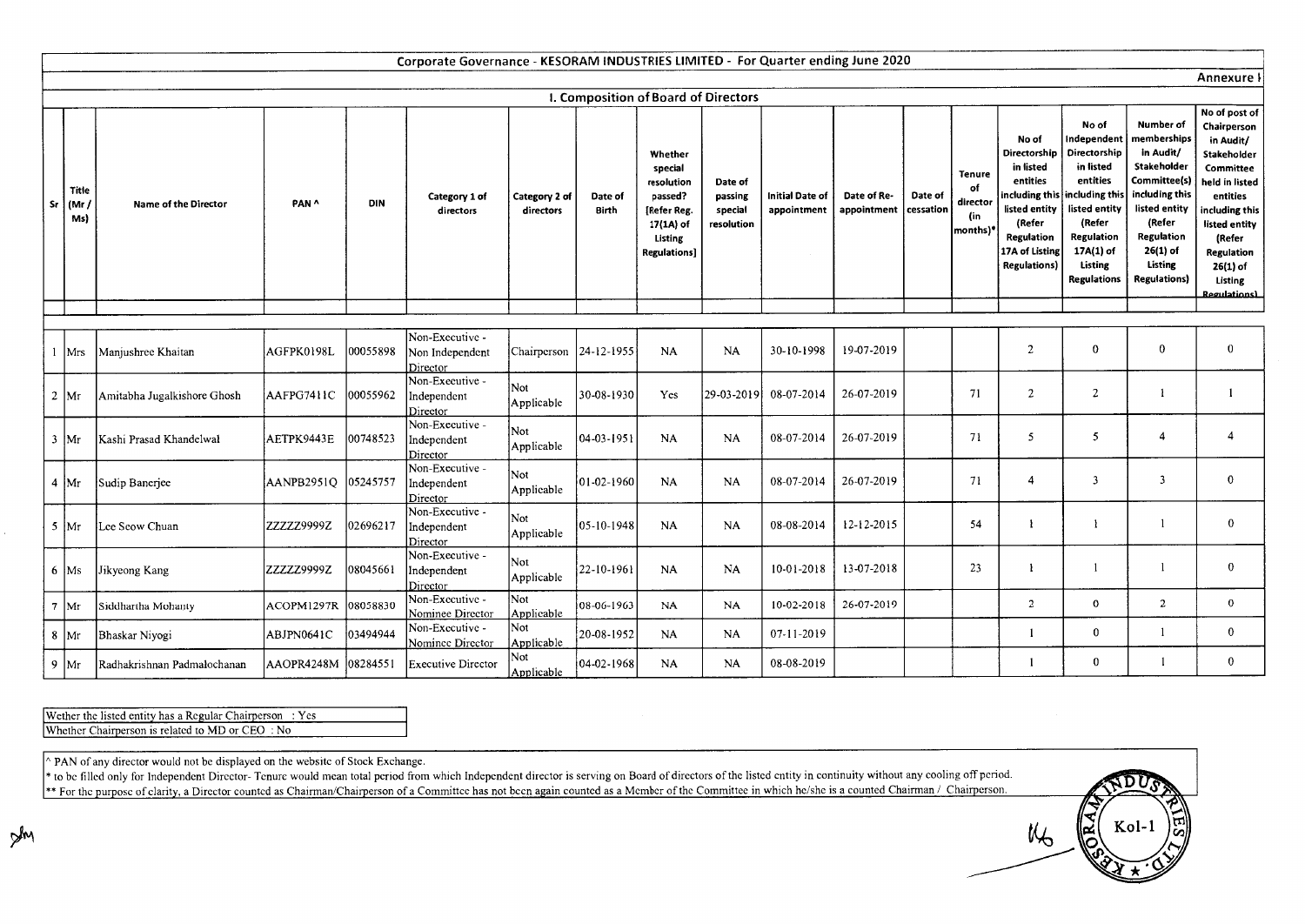## **II. Composition of Committees**

# **A) Audit Committee :-**

| Sr                       | <b>DIN Number</b> | Name of Committee members   | Category 1 of directors | Category 2 of                                                                    | Date of                                                                                        | Date of   |
|--------------------------|-------------------|-----------------------------|-------------------------|----------------------------------------------------------------------------------|------------------------------------------------------------------------------------------------|-----------|
|                          |                   |                             |                         | directors                                                                        | <b>Appointment</b>                                                                             | Cessation |
| $\mathbf{1}$             | 00055962          | Amitabha Jugalkishore Ghosh | Non-Executive -         |                                                                                  |                                                                                                |           |
|                          |                   |                             | Independent Director    |                                                                                  | 24-03-2000<br>10-04-2012<br>29-04-2014<br>08-08-2014<br>10-01-2018<br>10-02-2018<br>07-11-2019 |           |
| $\overline{\phantom{a}}$ | 00748523          | Kashi Prasad Khandelwal     | Non-Executive -         |                                                                                  |                                                                                                |           |
|                          |                   |                             | Independent Director    | Chairperson<br>lMember<br>Member<br><b>Member</b><br>Member<br> Member<br>Member |                                                                                                |           |
| 3                        | 105245757         | Sudip Baneriee              | Non-Executive -         |                                                                                  |                                                                                                |           |
|                          |                   |                             | Independent Director    |                                                                                  |                                                                                                |           |
| 4                        | 102696217         | Lee Seow Chuan              | Non-Executive -         |                                                                                  |                                                                                                |           |
|                          |                   |                             | Independent Director    |                                                                                  |                                                                                                |           |
| 5                        | 08045661          | Jikyeong Kang               | Non-Executive -         |                                                                                  |                                                                                                |           |
|                          |                   |                             | Independent Director    |                                                                                  |                                                                                                |           |
| 6                        | 108058830         | Siddhartha Mohanty          | Non-Executive - Nominee |                                                                                  |                                                                                                |           |
|                          |                   |                             | Director                |                                                                                  |                                                                                                |           |
|                          | 03494944          | Bhaskar Nivogi              | Non-Executive - Nominee |                                                                                  |                                                                                                |           |
|                          |                   |                             | Director                |                                                                                  |                                                                                                |           |

Whether the Audit Committee has a Regular Chairperson : Yes

### **B) Nomination and Remuneration Committee :-**

Whether the Nomination and Remuneration Committee has a Regular Chairperson : Yes

| <b>Sr</b> | <b>DIN Number</b> | <b>Name of Committee members</b> | <b>Category 1 of directors</b> | Category 2 of                                                                                                 | Date of     | Date of |
|-----------|-------------------|----------------------------------|--------------------------------|---------------------------------------------------------------------------------------------------------------|-------------|---------|
|           |                   |                                  |                                | directors<br><b>Chairperson</b><br>22-01-2016<br>10-04-2012<br><b>IMember</b><br>10-02-2018<br><b>IMember</b> | Cessation   |         |
|           | 100055962         | Amitabha Jugalkishore Ghosh      | <b>INon-Executive -</b>        |                                                                                                               |             |         |
|           |                   |                                  | Independent Director           |                                                                                                               | Appointment |         |
|           | 100748523         | Kashi Prasad Khandelwal          | Non-Executive -                |                                                                                                               |             |         |
|           |                   |                                  | Independent Director           |                                                                                                               |             |         |
|           | 02696217          | Lee Seow Chuan                   | Non-Executive -                |                                                                                                               |             |         |
|           |                   |                                  | Independent Director           |                                                                                                               |             |         |

### **C) Stakeholders Relationship Committee**

Whether the Stakeholders Relationship Committee has a Regular Chairperson : Yes

| .Sr | <b>DIN Number</b> | Name of Committee members   | <b>Category 1 of directors</b> | Category 2 of      | Date of                                               | Date of          |
|-----|-------------------|-----------------------------|--------------------------------|--------------------|-------------------------------------------------------|------------------|
|     |                   |                             |                                | directors          | Appointment<br>10-04-2012<br>01-04-2019<br>08-08-2019 | <b>Cessation</b> |
|     | 100748523         | lKashi Prasad Khandelwal    | Non-Executive -                | <b>Chairperson</b> |                                                       |                  |
|     |                   |                             | Independent Director           |                    |                                                       |                  |
|     | 105245757         | Sudip Banerjee              | - INon-Executive               | <b>IMember</b>     |                                                       |                  |
|     |                   |                             | Independent Director           |                    |                                                       |                  |
|     | 108284551         | Radhakrishnan Padmalochanan | Executive Director             | <b>IMember</b>     |                                                       |                  |

Dt Kol-1  $\mu$ 

Sen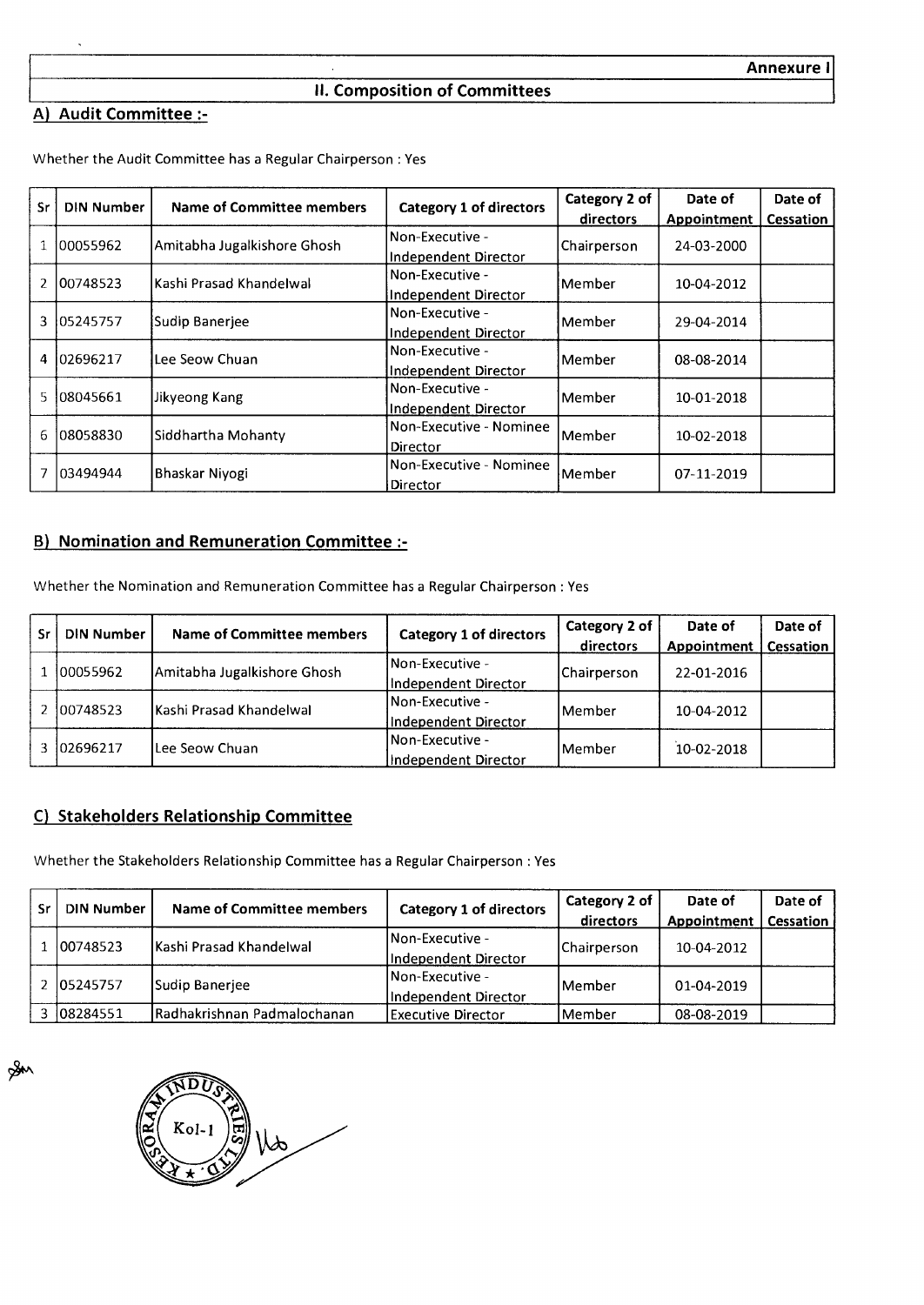|                |                                                                 |                                                                                                                      |                                                                                          |                                                     |                                                            |                                                     | <b>Annexure 1</b>                                                      |
|----------------|-----------------------------------------------------------------|----------------------------------------------------------------------------------------------------------------------|------------------------------------------------------------------------------------------|-----------------------------------------------------|------------------------------------------------------------|-----------------------------------------------------|------------------------------------------------------------------------|
|                |                                                                 | Ш.                                                                                                                   |                                                                                          | <b>Meeting of Board of Directors</b>                |                                                            |                                                     |                                                                        |
| <b>Sr</b>      | Date(s) of<br>meeting (if<br>any) in the<br>previous<br>quarter | Date(s) of<br>meeting (Enter<br>dates of<br>Previous quarter<br>and Current<br>quarter in<br>chronological<br>order) | <b>Maximum</b><br>gap<br>between<br>any two<br>consecutiv<br>e (in<br>number of<br>days) | <b>Notes for</b><br>not<br>providing<br><b>Date</b> | Whether<br>requireme<br>nt of<br>Quorum<br>met<br>(Yes/No) | <b>Number</b><br>оf<br><b>Directors</b><br>present* | No. of<br>Independent<br><b>Directors</b><br>attending the<br>meeting* |
| 1              |                                                                 | 11-02-2020                                                                                                           |                                                                                          |                                                     | Yes                                                        |                                                     |                                                                        |
| $\overline{2}$ |                                                                 | 18-02-2020                                                                                                           | 6                                                                                        |                                                     | Yes                                                        |                                                     |                                                                        |
| 3              |                                                                 | 28-04-2020                                                                                                           | 69                                                                                       |                                                     | Yes                                                        | 9                                                   | 5                                                                      |

\* to be filled in only for the current quarter meetings

|    |                             |                                                                                                                        | IV.                                                                                      | <b>Meeting of Committees</b>  |                          |                                                                          |                                           |                                                                        |
|----|-----------------------------|------------------------------------------------------------------------------------------------------------------------|------------------------------------------------------------------------------------------|-------------------------------|--------------------------|--------------------------------------------------------------------------|-------------------------------------------|------------------------------------------------------------------------|
| Sr | Name of<br><b>Committee</b> | Date(s) of<br>meeting (Enter<br>dates of<br>Previous quarter<br>and Current<br>quarter in<br>chronological<br>order)** | <b>Maximum</b><br>gap<br>between<br>any two<br>consecutiv<br>e (in<br>number of<br>days) | Name of<br>other<br>committee | not<br>providing<br>date | Whether<br>Reson for   requireme  <br>nt of<br>Quorum<br>met<br>(Yes/No) | Number of<br><b>Directors</b><br>present* | No. of<br>Independent<br><b>Directors</b><br>attending the<br>meeting* |
| 1  | Audit<br>Committee          | 11-02-2020                                                                                                             |                                                                                          |                               |                          | Yes                                                                      | 6                                         | 4                                                                      |

\* to be filled in only for the current quarter meetings

\*\* SEBI vide its Circular Nos. SEBI/HO/CFD/CMD1/CIR/P/2020 /38 read with SEBI/HO/CFD/CMD1/CIR/P/2020/110 dated 19th March, 2020 and 26th June, 2020 respectively, have relaxed the time gap between two Audit Committee Meetings as referred under Regulation 18(2)(a) upto 31st July, 2020 due to CoVID-19 pandemic. In view of the above, the Company has scheduled to hold Audit Committee Meeting during July, 2020 i.e. within the

last date as specified in the above mentioned Circulars.

|    | <b>Related Party Transactions</b><br>V.                                                                   |                                     |                                                                             |
|----|-----------------------------------------------------------------------------------------------------------|-------------------------------------|-----------------------------------------------------------------------------|
| Sr | Subject                                                                                                   | Compliance<br>status<br>(Yes/No/NA) | If status is "No"<br>details of non-<br>compliance<br>may be given<br>here. |
|    | Whether prior approval of audit committee obtained                                                        | Yes                                 |                                                                             |
| 2  | Whether shareholder approval obtained for material RPT                                                    | <b>NA</b>                           |                                                                             |
| 3  | Whether details of RPT entered into pursuant to omnibus approval have been<br>reviewed by Audit Committee | Yes*                                |                                                                             |

\* Details of RPT entered into pursuant to omnibus approval wii be reviewed by the Audit Committee in the ensuing Audit Committee Meeting. Preceding Quarter transaction of 31.03.2020 will also be reviewed in the ensuing Audit Committee Meeting scheduled to be held in July, 2020 i.e. within the last date as specified in the above mentioned Circulars as no Audit Committee Meeting was held in the June, 2020 Quarter due to CoVID-19 pandemic .



gen